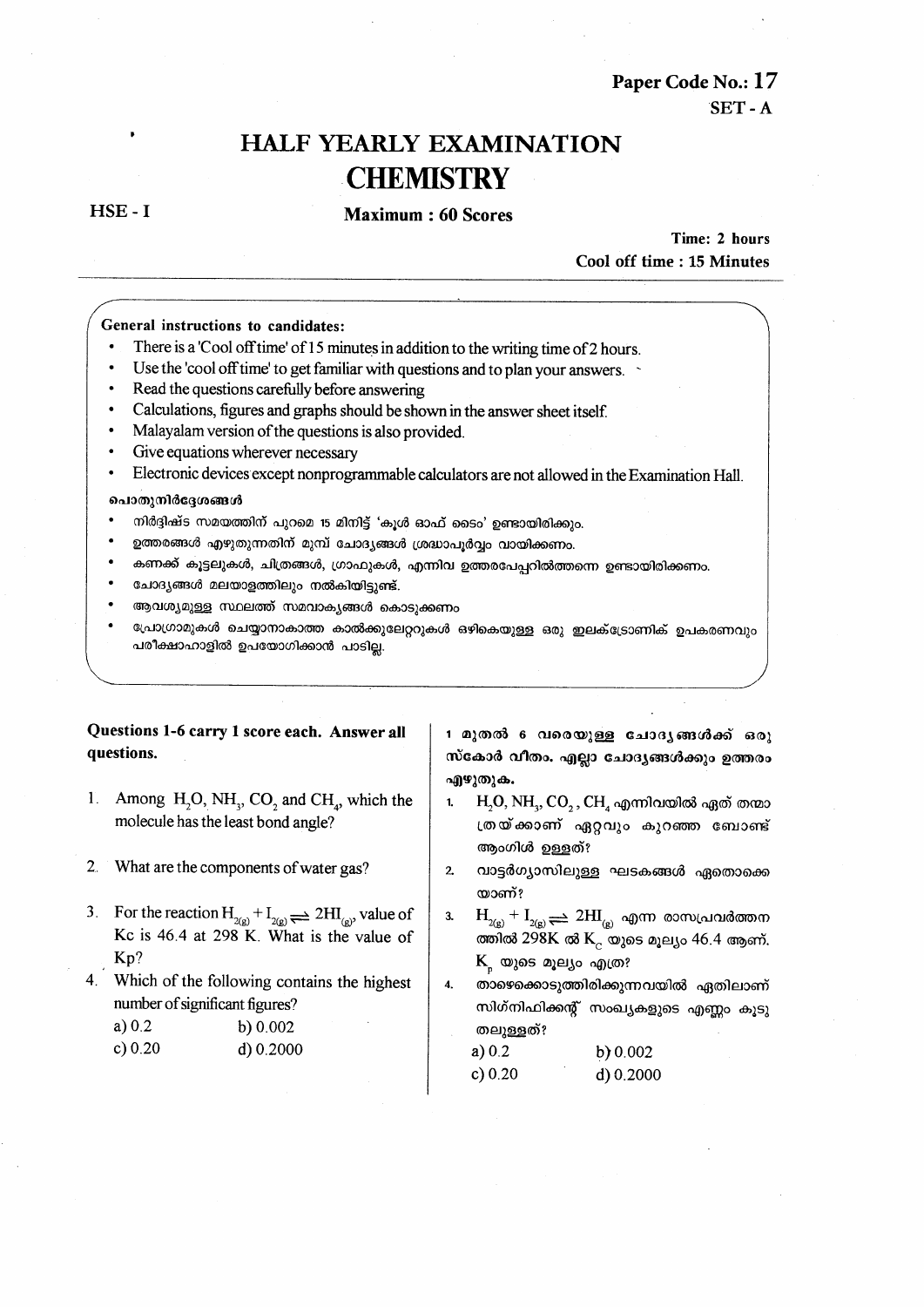- 5. If a proton and an electron happen to possess the same de Broglie wavelength, which among them will have the highest velocity?
- 6. Which alkali metal ion has the maximum polarizing power?  $(6x1 = 6)$

## Questions 7-17 carry 2 score each. Answer any 9 questions.

7. Consider the following isotherms of a gas:



Which gas law is represented by these graphs? State the law.

- 8. Calculate the percentage composition of each element present in carbon dioxide.
- $9<sub>1</sub>$ Real gases do not follow gas laws perfectly under all conditions. Why?
- 10. Calculate the mass of NaOH required to make 500 ml of 0.5M aqueous solution. (molecular mass of  $NaOH = 40$ )
- 11. Explain Water gas shift reaction with the help of chemical equation.
- 12. Differentiate between extensive and intensive properties. Give one example each for these properties.
- 13. Alkali metals dissolve in liquid ammonia to give deep blue solutions. Give reason.
- ചലിച്ചുകൊണ്ടിരിക്കുന്ന ഒരു പ്രോട്ടോണിനും ഒരു ഇലക്ട്രോണിനും ഒരേ ഡീബ്രോളി തരം ഗദൈർഘ്യം ആണെങ്കിൽ ഇവയിൽ ഏതിനാ യിരിക്കും ഉയർന്ന പ്രവേഗമുള്ളത്?
- $6.$ ഏത് ആൽക്കലി ലോഹ അയോണിനാണ് ഏറ്റവും ഉയർന്ന പോളറൈസിംഗ് പവർ  $(6x1 = 6)$ ഉള്ളത്?

7 മുതൽ 17 വരെ ചോദ്യങ്ങൾക്ക് രണ്ട് സ്കോർ വീതം. ഏതെങ്കിലും 9 ചോദൃങ്ങൾക്ക് ഉത്തരമെ  $\Psi(\mathfrak{D})$ .

 $\overline{z}$ ഒരു വാതകത്തിന്റെ ഐസോതേമുകൾ നൽകി യിരിക്കുന്നത് പരിഗണിക്കുക.



5.

ഏത് വാതകനിയമത്തിനെയാണ് ഈ ഗ്രാഫുകൾ പ്രതിനിധീകരിക്കുന്നത്? നിയമം പ്രസ്താവിക്കുക.

- കാർബൺ ഡയോക്സൈഡിൽ ഉള്ള ഓരോ 8. മൂലകത്തിന്റെയും ഘടകശതമാനം കണക്കാ ക്കുക.
- 9. റിയൽ ഗ്യാസുകൾ എല്ലാ സാഹചര്യങ്ങളിലും വാതകനിയമങ്ങളെ അനുസരിക്കുന്നില്ല. എന്തു കൊണ്ട്?
- $10<sub>1</sub>$ 500mL 0.5M ജലീയ NaOH ലായനി ഉണ്ടാ ക്കുന്നതിനാവശ്യമായ NaOH ന്റെ മാസ് കണ ക്കാക്കുക. (മോളികുലാർ മാസ് :  $NaOH = 40$ )
- രാസസമവാകൃങ്ങളുടെ സഹായത്താൽ വാട്ടർ 11. ഗ്യാസ് ഷിഫ്റ്റ് പ്രവർത്തനം വിശദീകരിക്കുക.
- $12.$ ഇന്റൻസീവ് ഗുണങ്ങൾ, എക്സ്ലൻസീവ് ഗുണ ങ്ങൾ എന്നിവ തമ്മിലുള്ള വ്യത്യാസങ്ങൾ എഴു തുക. ഈ ഗുണങ്ങൾക്ക് ഓരോ ഉദാഹരണം എഴുതുക.
- ആൽക്കലി ലോഹങ്ങൾ ദ്രാവക അമോണിയ 13. യിൽ ലയിച്ച് കടുംനീല നിറമുള്ള ലായനികൾ ഉണ്ടാകുന്നു. കാരണമെഴുതുക.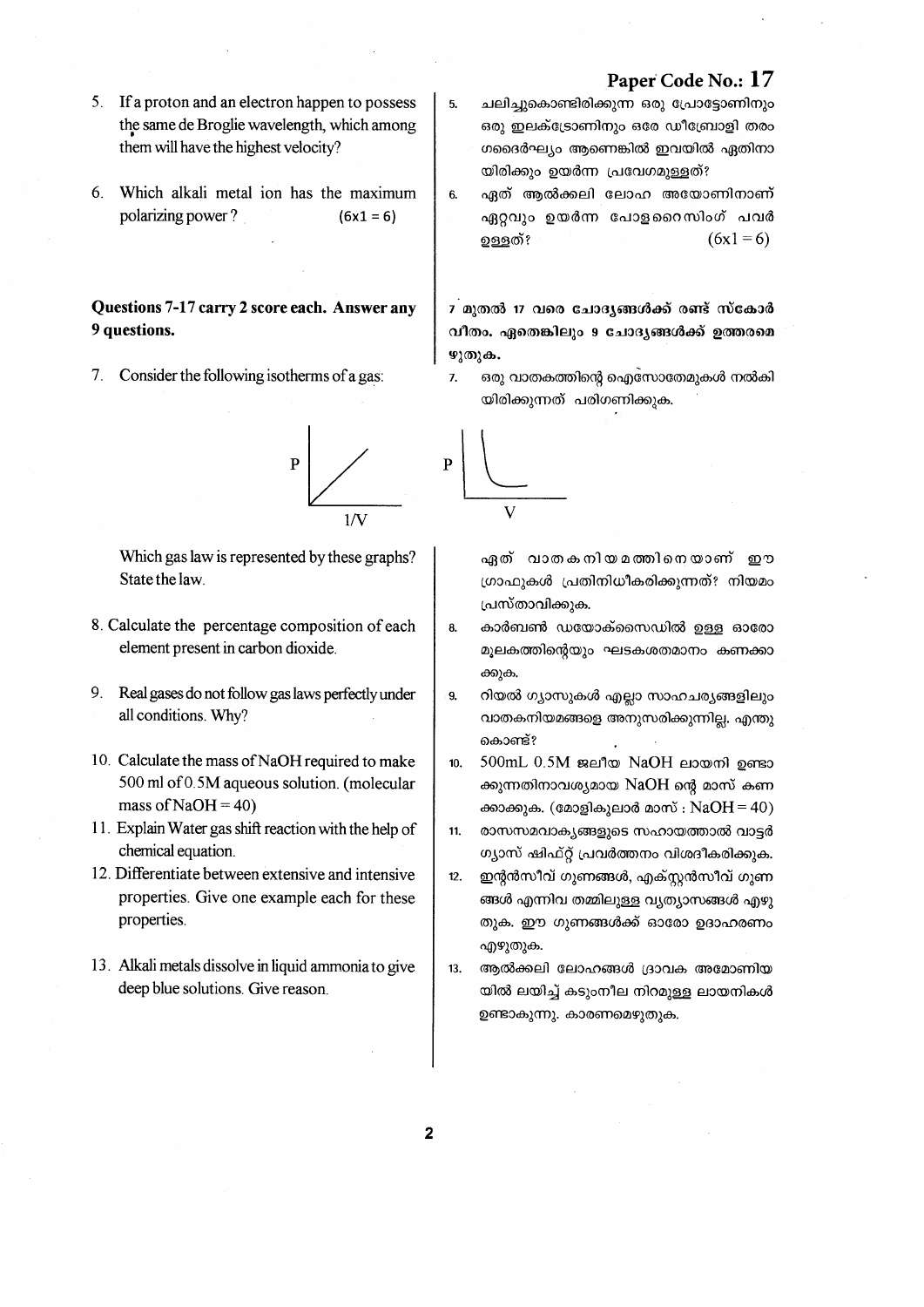- 14. State the law of multiple proportion and explain with a suitable example.
- 15. What is the amount of HCl required to completely react with 200g of CaCO<sub>3</sub> according to the equation  $CaCO<sub>3</sub>+2 HCl \rightarrow CaCl<sub>2</sub> + CO<sub>3</sub> + H<sub>2</sub>O$
- 16. Identify the property, responsible for the spherical shape of liquid drops? Explain the property.
- 17. Density of a gas was found to be 5.5 g/L at 2 bar pressure and at 25°C. Calculate its molar mass.  $(R=0.083$  L bar $K^{-1}$  mol<sup>-1</sup>).

 $(9 x2 = 18)$ 

## Questions 18-28 carry 3 score each. Answer any 8 questions.

- 18. a) Calculate the pH of aqueous solution of 0.01 M HCl.
	- b) What are acidic buffer solutions? Give an example.
- 19. Asume that the reaction given below is at equilibrium

 $\text{PCl}_{s(\mathbf{g})} \rightleftharpoons \text{PCl}_{3(\mathbf{g})} + \text{Cl}_{2(\mathbf{g})}$ ;  $\Delta H = 124.0 \text{kJmol}^{-1}$ . Explain, how the following changes influence this equilibrium.

- a) Increase in temperature
- b) Increase in pressure
- c) Addition of neon gas at constant volume.
- 20. The geometry of  $NH_3$  and  $NF_2$  is pyramidal.
	- a) Among the dipole moment values 4.9 x 10<sup>-30</sup> Cm and 0.8 x 10<sup>-30</sup> Cm. which one corresponds to that of NH<sub>2</sub>.
	- b) Explain the reason for the difference in dipole moment of NH<sub>3</sub> and NF<sub>3</sub>.
- മൾട്ടിപ്പിൾ പ്രൊപ്പോർഷൻ നിയമം പ്രസ്താ  $14.$ വിച്ച് ഉദാഹരണസഹിതം വിശദമാക്കുക.
- $15.$ ചുവടെ കൊടുത്തിരിക്കുന്ന സമവാക്യപ്രകാരം  $200$  ഗ്രാം  $CaCO$ , യുമായി പൂർണ്ണമായും പ്രവർത്തിക്കാനാവശ്യമായ HCl ന്റെ അള വെത്ര?
- $CaCO<sub>3</sub>+2 HCl \rightarrow CaCl<sub>2</sub> + CO<sub>3</sub> + H<sub>2</sub>O$ ദ്രാവകത്തുള്ളികളുടെ ഗോളാകൃതിക്ക് കാരണ 16. മായ ഗുണം തിരിച്ചറിയുക. ഈ ഗുണത്തെ വിശദീകരിക്കുക.
- 2 bar മർദ്ദത്തിലും  $25^{\circ}$ ് ഊഷ്മാവിലും ഒരു  $17.$ വാതകത്തിന്റെ സാന്ദ്രത  $5.5g/L$  ആണ്. ഇതിന്റെ മോളാർ മാസ് കണക്കാക്കുക.  $(R=0.083$  L barK<sup>-1</sup> mol<sup>-1</sup>).

 $(9 x2 = 18)$ 

18 മുതൽ 28 വരെ ചോദ്യങ്ങൾക്ക് മൂന്ന് സ്കോർ വീതം. ഏതെങ്കിലും 8 ചോദ്യങ്ങൾക്ക് ഉത്തരമെ ഴുതുക.

- 18. a) 0.01 M ജലീയ HCl ലായനിയുടെ pH മൂല്യം കണക്കാക്കുക.
	- b) അസിഡിക ബഫർ ലായനികൾ എന്താണ്? ഒരു ഉദാഹരണം എഴുതുക.
- $\text{PCl}_{\text{S(g)}} \rightleftharpoons \text{PCl}_{\text{S(g)}} + \text{Cl}_{\text{S(g)}}$ ;  $\Delta H = 124.0 \text{kJmol}^{-1}$ 19. എന്ന രാസസംതുലനത്തെ താഴെ തന്നിട്ടുള്ള മാറ്റങ്ങൾ എങ്ങനെ സ്വാധീനിക്കുന്നു?
	- $a)$ ഊഷ്മാവിലുള്ള വർദ്ധനവ്
	- b) മർദം കുറയ്ക്കുന്നത്
	- $c)$ സ്ഥിരവ്യാപ്തത്തിൽ നിയോൺ വാതകം ചേർക്കുന്നത്.
- 20.  $\mathrm{NH}_3,\,\mathrm{NF}_3$  എന്നിവയ്ക്ക് പിരമിഡിന്റെ ആകൃ തിയാണുള്ളത്.
	- 4.9 x 10<sup>-30</sup> Cm, 0.8 x 10<sup>-30</sup> Cm onm?  $a)$ ഡൈപോൾ മൊമന്റ് മൂല്യങ്ങളിൽ ഏതാണ് NH, യുടേത്?
	- $b)$ ഇവയിൽ ഒരു തന്മാത്രയ്ക്ക് മറ്റേതിനേ ക്കാൾ ഉയർന്ന മൂല്യം ഉണ്ടാകാനുള്ള കാരണം വിശദമാക്കുക.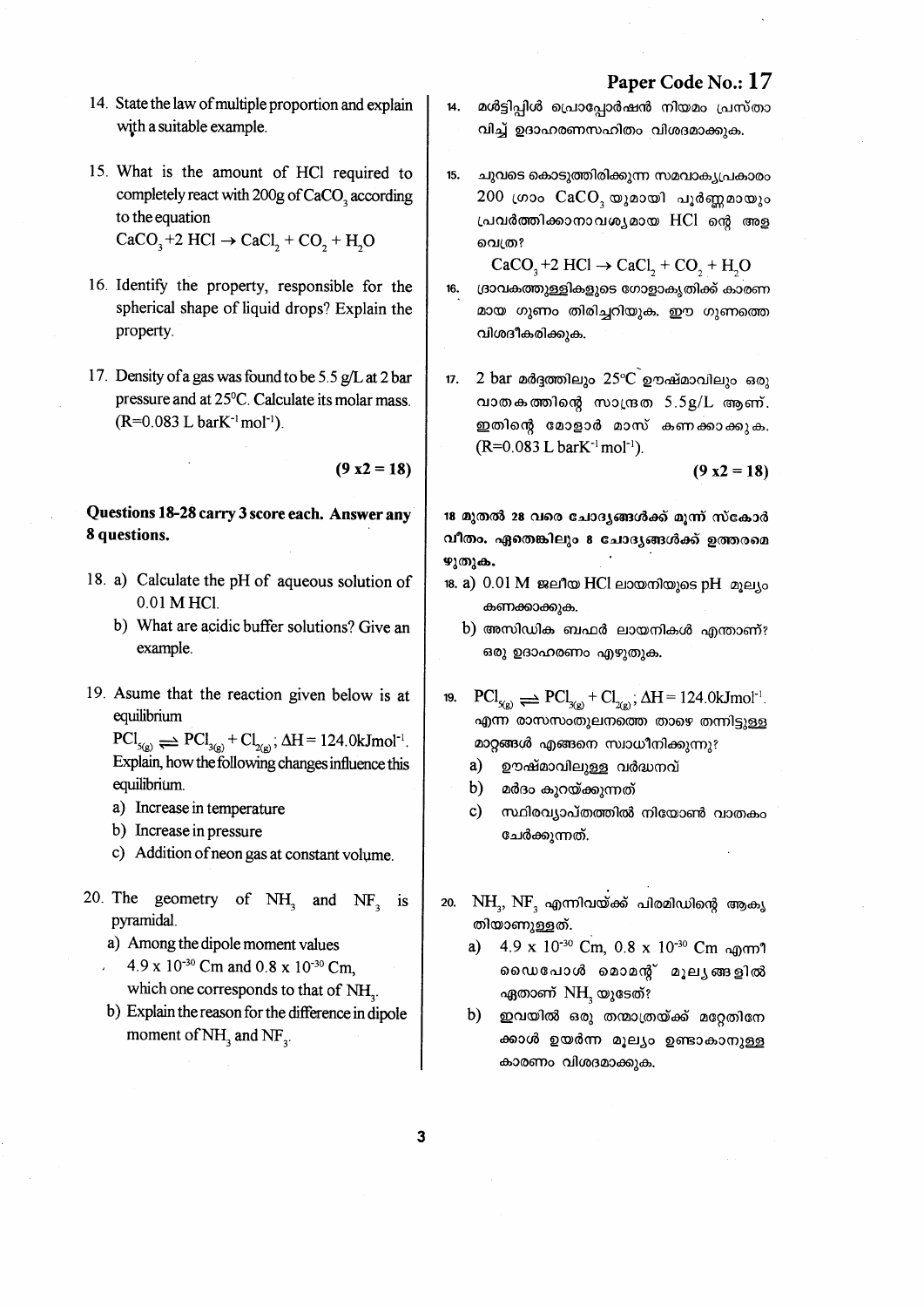- 21. Born-Haber Cycle is useful to calculate lattice enthalpies of ionic solids. Construct Born -Haber Cycle for NaCl<sub>(e)</sub>
- 22. Define heat capacity. Derive the relationship between molar heat capacity at constant volume (Cv) and molar heat capacity at constant pressure  $(Cp)$  for an ideal gas. (Hint:  $\Delta U = Cv\Delta T$ ,  $\Delta H = Cp \Delta T$ )
- 23. Balance the redox reaction given below by half reaction method.

 $MnO_{4(aq)}^+$  SO<sub>2(g)</sub>  $\rightarrow$   $Mn^{2+}$ <sub>(aq)</sub> + HSO<sub>4(aq)</sub> (in acidic solution)

- 24. (a) Given the standard electrode potentials of Ag. Hg, Mg and Cr.
	- $E^{\circ}{}_{Ag}{}^{+}{}_{Ag} = 0.80V$   $E^{\circ}{}_{Hg}{}^{2}{}_{Hg} = 0.79V$ ,  $E^{\circ}_{Mg^{2+}$  / $\frac{1}{2}$  = -2.37V  $E^{\circ}_{Cr^{3+}$  / $\frac{1}{2}$  = -0.74V

Arrange these metals in their increasing order of reducing power?

(b) Arrange the species given below in the decreasing order of oxidation number of Nitrogen.

 $NO_2^-$ ,  $NO_2$ ,  $N_2H_3$ ,  $NO_3^-$ .

- 25. Give three important results observed regarding photoelectric effect.
- 26. Sketch the shapes of 3d-orbitals and mention the number of angular nodes present in them.
- 27. An element A is having atomic number 13.
	- (a) Write its electronic configuration, find the group to which it belongs
	- $(b)$ write the formula of oxide formed by A.

ഖര-അയോണിക സംയുക്തങ്ങളുടെ ലാറ്റിസ് എൻഥാൽപി കണക്കാക്കാൻ ബോൺ–ഹേബർ സൈക്കിൾ സഹായകമാണ്.  $NaCl_{\infty}$  ന്റെ ബോൺ–ഹേബർ സൈക്കിൾ നിർമ്മിക്കുക.

 $21.$ 

താപധാരിത എന്തെന്ന് നിർവചിക്കുക. സ്ഥിര 22. വ്യാപ്തത്തിലെ മോളാർ താപധാരിതയും (Cy), സ്ഥിരമർദത്തിലെ മോളാർ താപധാരി തയും (Cp) തമ്മിലുള്ള ബന്ധം നിർദ്ധാരണം ചെയ്യുക.

 $(m<sub>l</sub> \triangle w : \triangle U = Cv\triangle T, \triangle H = Cp \triangle T)$ 

ഹാഫ് റിയാക്ഷൻ രീതി ഉപയോഗിച്ച് താഴെ 23. ക്കൊടുത്തിരിക്കുന്ന റിഡോക്സ് പ്രവർത്ത നത്തെ സമീകരിക്കുക.

 $MnO_{4(aq)}^+ SO_{2(g)} \to Mn^{2+} HSO_{4(aq)}^+ HSO_{4(aq)}^-$ (അസിഡിക് മീഡിയറ്)

24. a) Ag, Hg, Mg, Cr എന്നിവയുടെ സ്റ്റാൻഡേർഡ് ഇലക്ട്രോഡ് പൊട്ടൻഷ്യലുകൾ ചുവടെ നൽകിയിരിക്കുന്നു.

> $E^{\circ}_{\ \ \, \mathsf{Ag}^+_{\mathsf{Ag}}} =\ 0.80V \quad , \quad \ E^{\circ}_{\ \ \, \mathsf{Hg}^{2+}_{\mathsf{Ag}}} =\ 0.79V \ \ ,$  $E^{\circ}{}_{Mg^{2+}/\!\!/_{Mg}}$  = -2.37V,  $E^{\circ}{}_{Cr^{3+}/\!\!/_{L}}$  = -0.74V

ഈ ലോഹങ്ങളെ അവയുടെ നിരോക്സീക രണ ശക്തി കൂടുന്ന രീതിയിൽ ക്രമീകരിക്കുക.

b) നൈട്രജന്റെ ഓക്സീകരണ സംഖ്യ കുറയുന്ന രീതിയിൽ താഴെക്കൊടുത്തിരിക്കുന്നവയെ ക്രമീകരിക്കുക.

 $NO_2^-$ ,  $NO_2$ ,  $N_2H_4$ ,  $NO_3^-$ .

- ഫോട്ടോ ഇലക്ട്രിക് പ്രഭാവത്തിനെ സംബ 25. ന്ധിച്ച പ്രധാനപ്പെട്ട മൂന്ന് നിരീക്ഷണ ഫലങ്ങൾ എഴുതുക.
- 3d ഓർബിറ്റലുകളുടെ ആകൃതി വരച്ച് അവ 26. യിലുള്ള ആംഗുലർ നോഡുകളുടെ എണ്ണം എത്രയാണെന്ന് സൂചിപ്പിക്കുക.
- 'A' എന്ന മൂലകത്തിന്റെ അറ്റോമികസംഖ്യ 13  $27.$ ആണെന്ന് കരുതിയാൽ
- ഇലക്ട്രോൺ വിന്യാസം എഴുതി, ഏത് ഗ്രൂപ്പി a) ലുള്ള മൂലകമാണെന്ന് കണ്ടെത്തുക.
- b) അതിന്റെ ഓക്സൈഡിന്റെ സൂത്രവാകൃവും എഴുതുക.